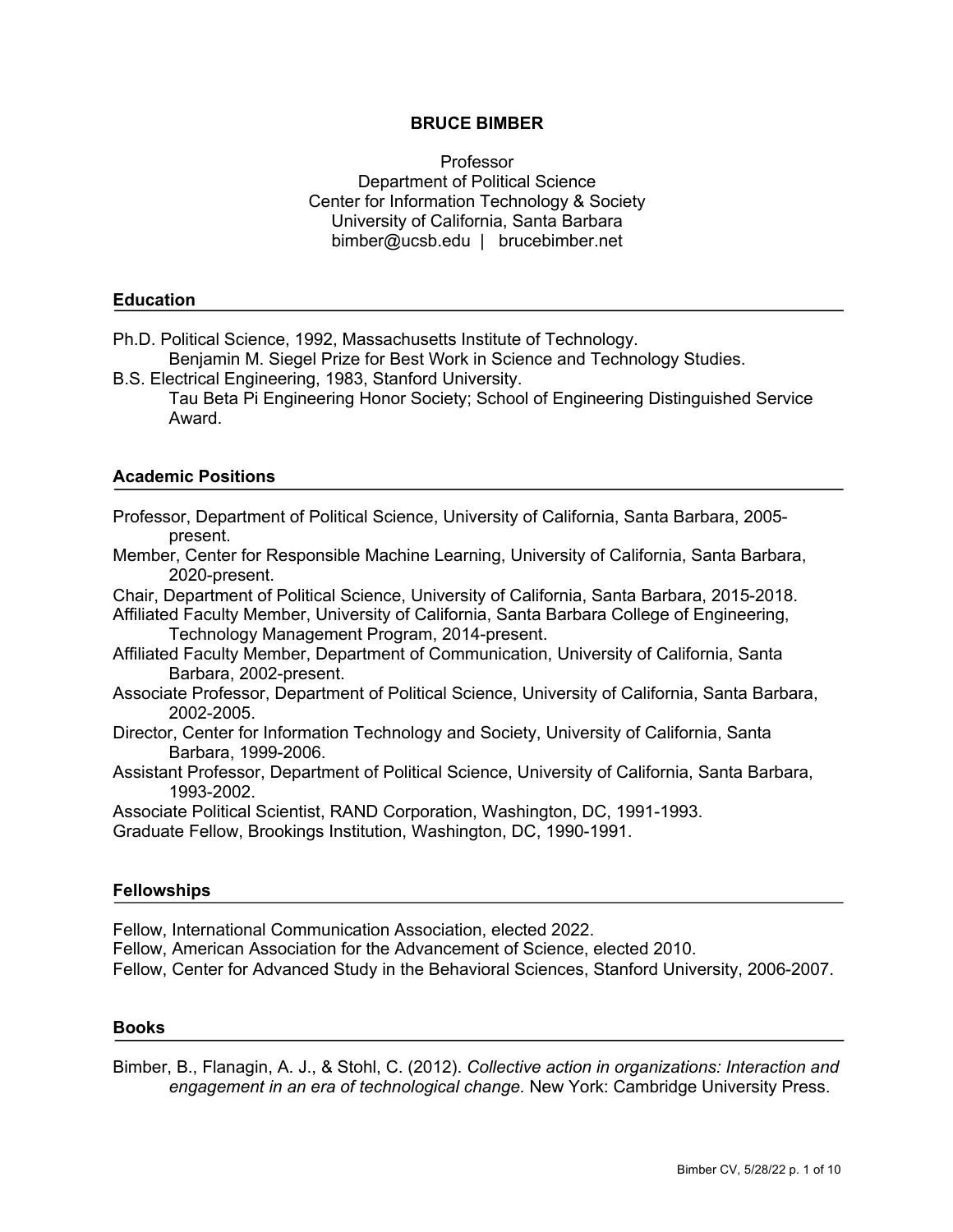Recipient of the 2012 Book of the Year Award from the Organizational Communication Division of the National Communication Association

Bimber, B. (2003). *Information and American democracy: technology in the evolution of political power*. New York: Cambridge University Press.

> Recipient of Don K. Price Award from the American Political Science Association in 2004 for best book on science, technology and politics published in the past three years.

Translations:

- 2006. AI Hiwar Athaqafi, 2006. (Arabic), Al Hiwar Athaqafi, 2006
- 2. 인터넷시대정치권력의변동 (Korean), Samin Books, 2007.
- 3. 信息与美国民主 (Chinese), Science Press, 2010.
- Bimber, B., & Davis, R. (2003). *Campaigning online: The Internet in U.S. elections.* New York: Oxford University Press.

Recipient of the Donald McGannon Award for Social and Ethical Relevance in Communication Policy Research in 2004.

Bimber, B. (1996). *The politics of expertise in Congress: The rise and fall of the Office of Technology Assessment*. SUNY Press.

# **Articles, Book Chapters, and Reviews**

- Theocharis, Y., Boulianne, S., Koc-Michalska, K., & Bimber, B. (forthcoming). Platform affordances and political participation: How social media platforms are reshaping political engagement. *West European Politics*.
- Bimber, B. & Gil de Zúñiga, H. (2022). Social influence and political participation around the world. *European Journal of Political Science*, *14(2),* 135-154. DOI: 10.1017/S175577392200008X
- Lilleker, D., Koc-Michalska, K. & Bimber, B. (2021) Women Learn While Men Talk?: Revisiting Gender Differences in Political Engagement in Online Environments. *Information, Communication & Society*. DOI: 10.1080/1369118X.2021.1961005
- Skoric, M., Zhu, Q., Koc-Michalska, K., Boulianne, S. & Bimber, B. (2021). Selective avoidance on social media: A comparative study of western democracies*. Social Science Computer Review*, April. DOI:10.1177/08944393211005468
- Koc-Michalska, K., Bimber, B., Jenkins, M., Gomez, D., & Boulianne, S. (2020). Public beliefs about falsehoods in news. *International Journal of Press/Politics, 25(3), 447- 468.* DOI:10.1177/1940161220912693
- Boulianne, S., Koc-Michalska, K., & Bimber, B. (2020). Right-wing populism, social media and echo chambers in western democracies. *New Media & Society, 22(4),* 683-699*.* DOI:10.1177/1461444819893983
- Bimber, B. & Gil de Zúñiga, H. (2020). The unedited public sphere. *New Media & Society, 22(4),* 700-715*.* DOI:10.1177/1461444819893980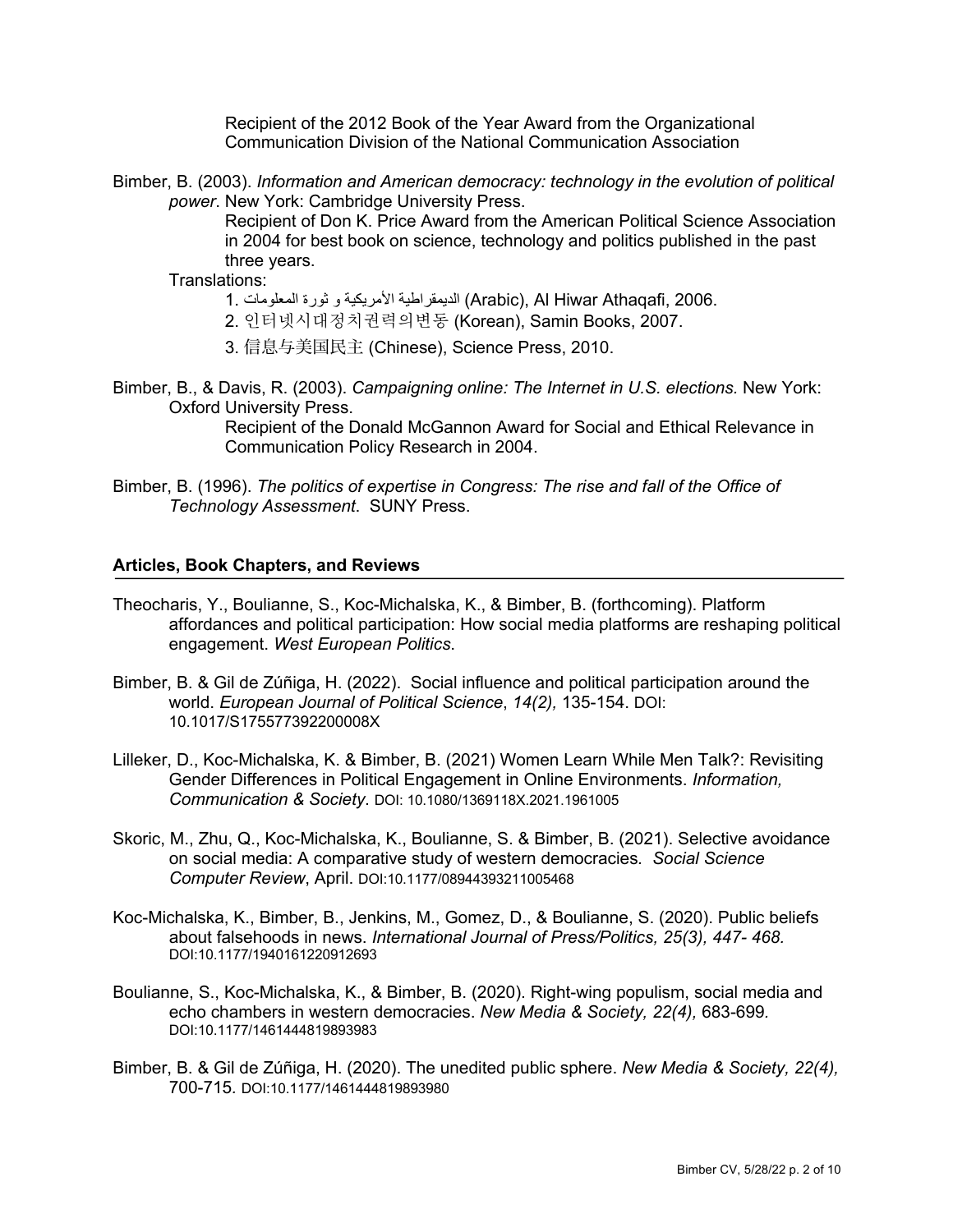- Boulianne, S., Koc-Michalska, K., & Bimber, B. (2020). Mobilizing media: Comparing TV and social media effects on protest mobilization. *Information, Communication, & Society, 23(5), 642-664.* DOI:10.1080/1369118X.2020.1713847
- Koc-Michalska, K., Schiffrin, A., Lopez, A., Boulianne, S., & Bimber, B. (2019) From online political posting to mansplaining: The gender gap and social media in political discussion. *Social Science Computer Review.* DOI:10.1177/0894439319870259
- Stroud, N.J., Feldman, L., Wojcieszak, M., & Bimber, B. (2019). The consequences of forced versus selected political media exposure. *Human Communication Research*, *45(1),* 27-5. DOI:10.1093/hcr/hqy012
- Feldman, L., Wojcieszak, M., Stroud, N.J., & Bimber, B. (2018). Explaining media choice: The role of issue-specific engaging in predicting interest-based and partisan selectivity. *Journal of Broadcasting & Electronic Media, 62(1),* 109-130. DOI:10.1080/08838151.2017.1375502
- Earl, J., Copeland, L., & Bimber, B. (2017). Routing around organizations: Self-directed political consumption. *Mobilization: An International Quarterly, 22(2),* 131-153*.* DOI:10.17813/1086-671X-22-2-131
- Bimber, B. (2017). Three prompts for collective action in the context of digital media. *Political Communication*, *34(1),* 6-20.DOI:10.1080/10584609.2016.1223772
- Bimber, B. (2016) Review of *Political Turbulence: How Social Media Shape Collective Action,*  By Margetts, John, Hale, & Yasseri. *International Journal of Press/Politics, 22(1),* 133- 134. DOI:10.1177/2F1077699017734210
- Copeland, L., Hasell, A., & Bimber, B. (2016). Collective action frames, advocacy organizations and protests over same-sex marriage. *International Journal of Communication*, *10,* 3785-3807. https://ijoc.org/index.php/ijoc/article/view/4972
- Wojcieszak, M., Bimber, B., Feldman, L., & Stroud, N. (2016). Partisan news and political participation: Exploring mediated relationships. *Political Communication, 33(2),* 241-260*.* DOI:10.1080/10584609.2015.1051608
- Stromer-Galley, J., Bryant, L., & Bimber, B. (2015). Context and medium matter: Expressing disagreements online and face-to-face in political deliberations. *Journal of Public Deliberation, 11(1), Art. 1*. https://www.publicdeliberation.net/jpd/vol11/iss1/art1
- Copeland, L. & Bimber, B. (2015). Variation in the Relationship between Digital Media Use and Political Participation in U.S. Elections Over Time, 1996-2012: Does Obama's Reelection Change the Picture? *Journal of Information Technology & Politics*, *12(1),* 74-87. DOI:10.1080/19331681.2014.975391
- Bimber, B., Cantijoch, M., Copeland, L., & Gibson, R. (2015). Digital media and political participation: The moderating role of political interest across acts and over time. *Social Science Computer Review, 33 (1),* 21-42. DOI:10.1177/2F0894439314526559
- Bimber, B. (2015). Three challenges for the future of political communication research. In Homero Gil de Zuñíga, (Ed.), *New technologies and civic engagement* (pp. 215-233). New York: Routledge.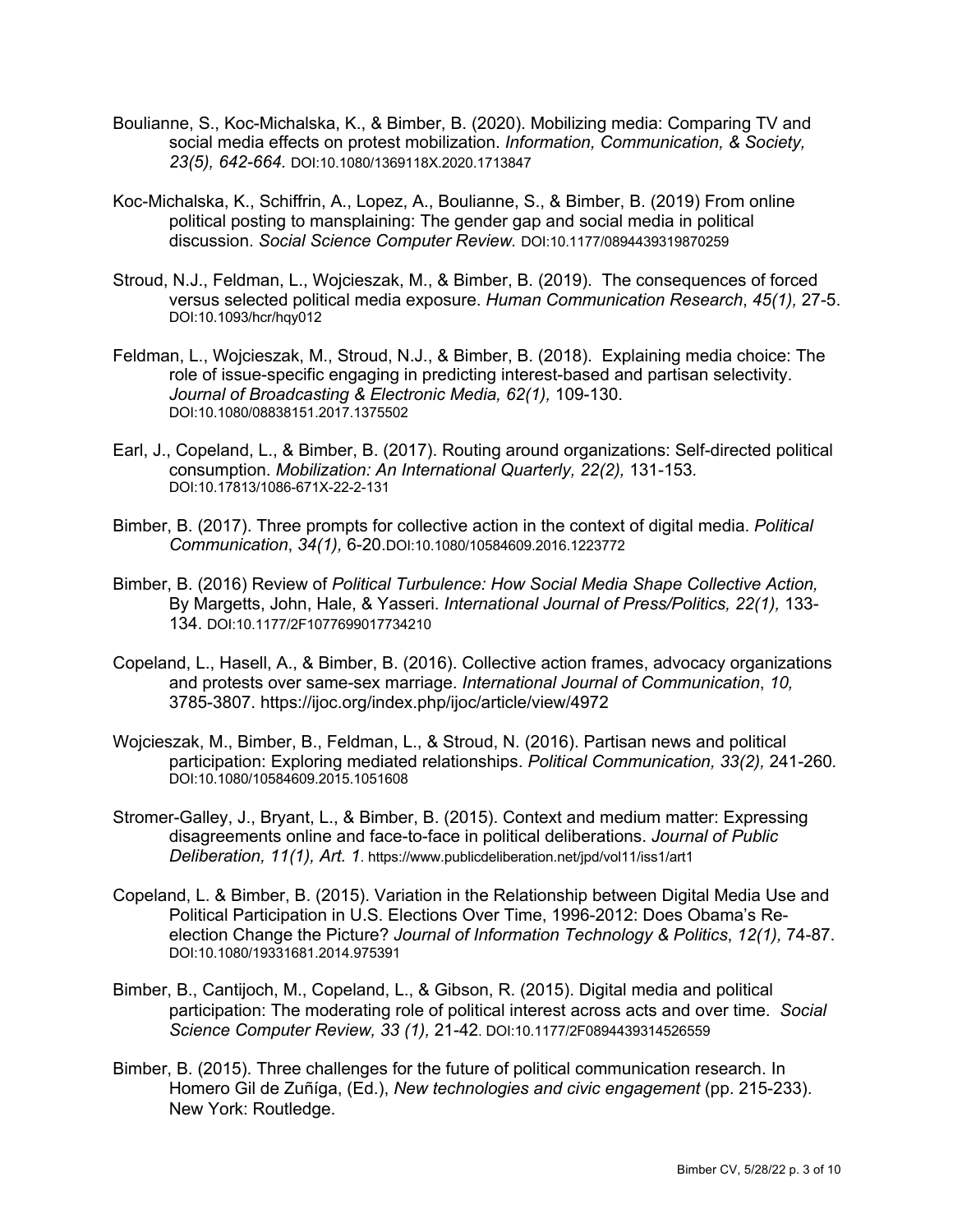- Bimber, B. (2014). Digital media in the Obama campaigns of 2008 and 2012: Adaptation to the personalized political communication environment." *Journal of Information Technology & Politics, 11(1)*, 130-150. DOI:10.1080/19331681.2014.895691
- Gil de Zuñíga, H., Copeland, L., & Bimber, B. (2014). Political consumerism and political participation: The social media connection." *New Media & Society, 16(3), 488-506.* DOI:10.1177%2F1461444813487960
- Feldman, L., Stroud, N. J., Bimber, B., & Wojcieszak, M. (2013). Assessing selective exposure to experiments: The implications of different methodological choices. *Communication Methods and Measures, 7*, 172-194. DOI:10.1177%2F1461444813487960
- Bimber, B., & Copeland, L. (2013). Digital media and traditional political participation over time in the U.S. *Journal of Information Technology & Politics, 10*, 125-137. DOI:10.1080/19331681.2013.769925
- Bimber, B., Brundidge, J., Conroy, M., & Lively, E. (2013). Issue comparisons and ordinal priming. *International Journal of Communication, 7,* 1053-1073. http://ijoc.org/index.php/ijoc/article/view/1525/905
- Bimber, B. (2013). Review of the book *Rebooting American politics: The Internet revolution*. *Political Communication, 30,* 170-174. DOI:10.1080/10584609.2013.749621
- Moy, P., Bimber, B., Rojecki, A., Xenos, M. A., & Iyengar, S. (2012). Shifting contours in political communication research. *International Journal of Communication, 6,* 247-254. https://ijoc.org/index.php/ijoc/article/viewFile/1109/697
- Garrett, R. K., Bimber, B., Gil de Zúñiga, H., Heinderyckx, F., Kelly, J., & Smith, M. (2012). New ICTs and the study of political communication. *International Journal of Communication, 6*, 214-231. http://ijoc.org/index.php/ijoc/article/download/1112/694
- Jorba, L., & Bimber, B. (2012). The impact of digital media on citizenship: A global perspective. In E. Anduiza, M. Jensen, & L. Jorba (Eds.), *Digital media and political engagement worldwide: A comparative study* (pp. 16-38). New York: Cambridge University Press.
- Lively, E., Conroy, M., Weaver, D. A., & Bimber, B. (2012). News media frame novel technologies in a familiar way: Nanotechnology, applications, and progress. In B. Herr Harthorn & J. Mohr (Eds.), *The social life of nanotechnology* (pp. 223-240). New York: Routledge.
- Bimber, B. (2012). Digital media and citizenship. In H. Semetko & M. Scammell (Eds.), *The SAGE handbook of political communication* (pp. 115-126). Los Angeles: SAGE.
- Bimber, B. (2011). Digital media and political change: A response to Garcia, Karpf, Livingston, Liu, Mosca, and Robles – Debate forum: Presentation of the debate on Bruce Bimber's book *Information and American Democracy*. *Revista Internacional de Sociología, 69*, 773-779. http://dx.doi.org/10.3989/ris.2011.i3.412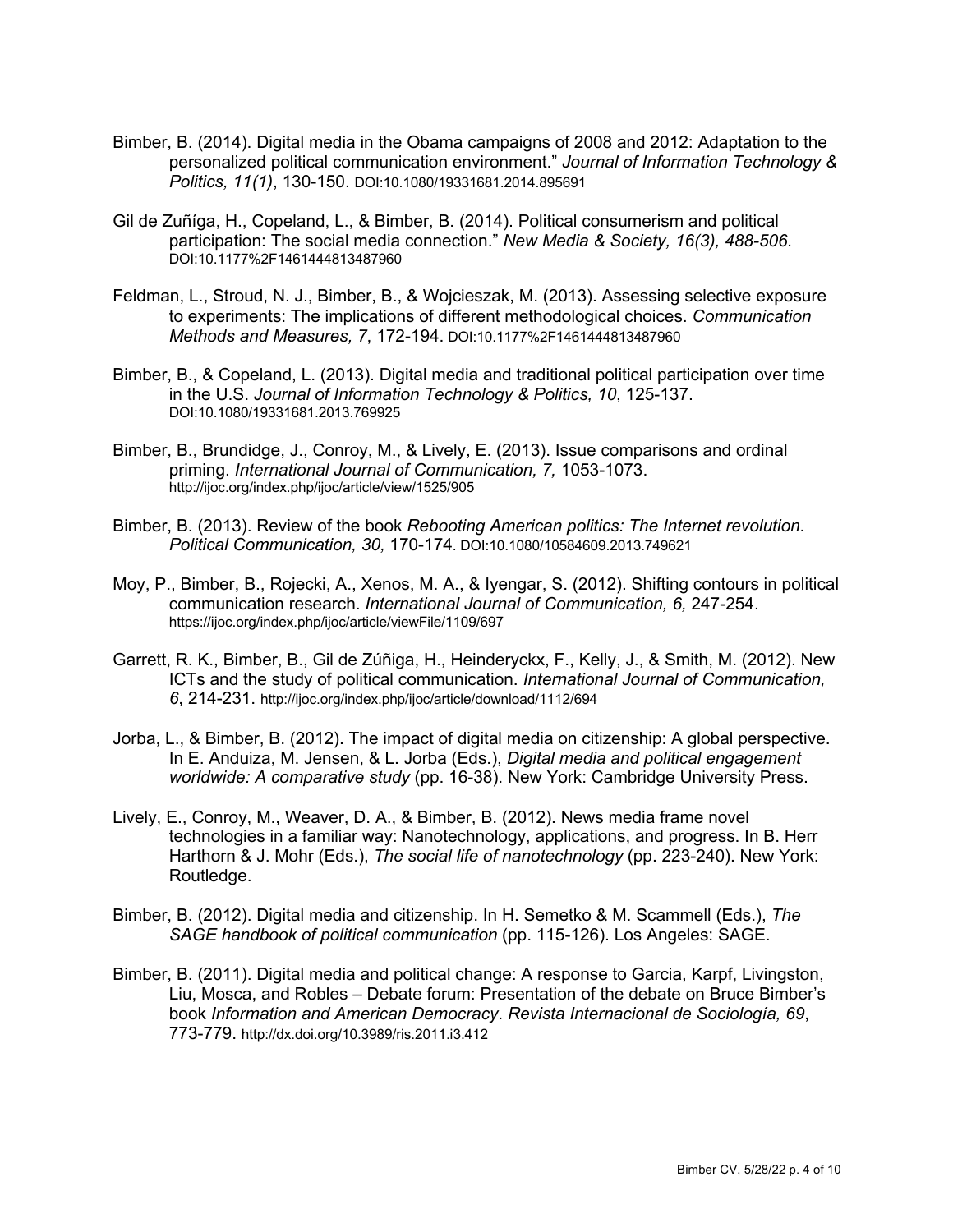- Neuman, W. R., Bimber, B., & Hindman, M. (2011). The Internet and four dimensions of citizenship. In R. Y. Shapiro & L. R. Jacobs (Eds.), *The Oxford handbook of American public opinion and media* (pp. 22-42). New York: Oxford University Press.
- Bimber, B. (2010). How information shapes political institutions. In D. Graber (Ed.), *Media power in politics, 6th edition* (pp. 8-18). Washington, DC: CQ Press. Excerpt from 2003 book, *Information and American Democracy* Also appeared in 5th edition of *Media power in politics*.
- Weaver, D. A., Lively, E., & Bimber, B. (2009). Searching for a frame: News media tell the story of technological progress, risk, and regulation. *Science Communication, 31*, 139-166. DOI:10.1177%2F1075547009340345
- Mayer, R. E., Stull, A., DeLeeuw, K., Almeroth, K., Bimber, B., Chun, D., Bulger, M., Campbell, J., Knight, A., & Zhang, H. (2009). Clickers in college classrooms: Fostering learning with questioning methods in large lecture classes. *Contemporary Educational Psychology, 34*, 51-57. DOI:10.1016/j.cedpsych.2008.04.002
- Bimber, B., Stohl, C., & Flanagin, A. (2009). Technological change and the shifting nature of political organization. In A. Chadwick & P. Howard (Eds.), *Routledge handbook of Internet politics* (pp. 79-85). New York: Routledge.
- Weaver, D., & Bimber, B. (2008). Finding news stories: A comparison of searches using LexisNexis and Google News. *Journalism & Mass Communication Quarterly, 85*, 515- 530. DOI:10.1177%2F107769900808500303
- Bimber, B. (2008). Karl Marx and the three faces of technological determinism. In R. Fouche (Ed.), *Technology Studies, Volume 1* (pp. 215-229). Los Angeles: SAGE Publications. Reprint of 1990 article of the same title.
- Bimber, B. (2008). The Internet and political fragmentation. In P. Nardulli (Ed.), *Domestic perspectives on contemporary democracy* (pp. 155-170). Urbana, IL: University of Illinois Press.
- Bimber, B. (2007). Review of the books *The Network Society* by Darin Barney, *An Alternative Internet* by Chris Atton, and *Information Politics on the Web* by Richard Rogers. *Political Communication, 24*, 208-212. DOI:10.1080/10584600701313090
- Mayer, R. E., Stull, A. T., Campbell, J., Almeroth, K., Bimber, B., Chun, D., & Knight, A. (2007). Overestimation bias in self-reported SAT scores. *Educational Psychology Review, 19*, 443-454. DOI:10.1007/s10648-006-9034-z
- Flanagin, A. J., Stohl, C., & Bimber, B. (2006). Modeling the structure of collective action. *Communication Monographs, 7*, 29-54. DOI:10.1080/03637750600557099
- Mayer, R., Almeroth, K., Bimber, B., Chun, D., Knight, A., & Campbell, J. (2006). Technology Comes to College: Understanding the Cognitive Consequences of Infusing Technology in College Classroom*. Educational Technology, 4*: 48-53. DOI:10.1016/j.cedpsych.2008.04.002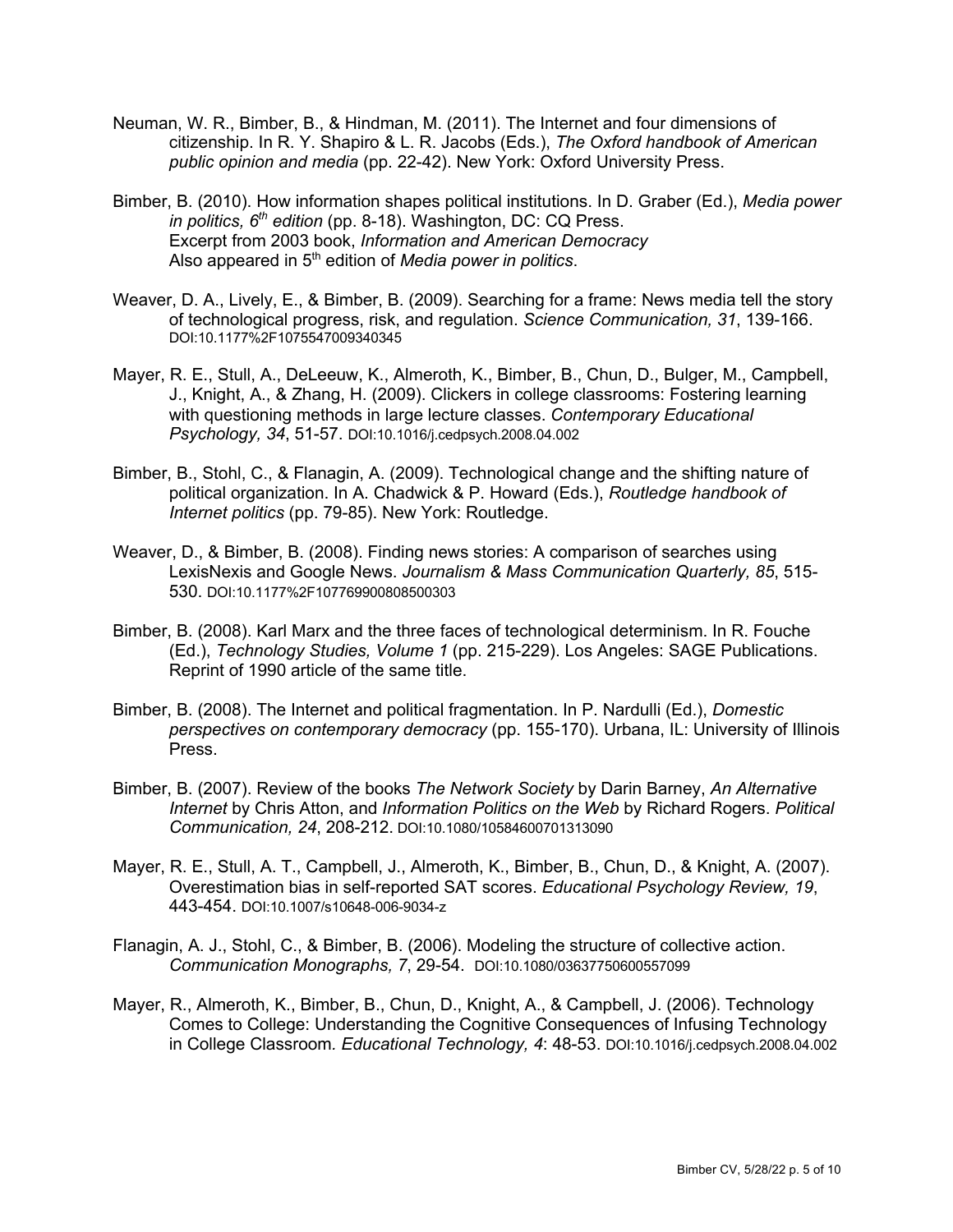- Bimber, B., Flanagin, A. J., & Stohl, C. (2005). Reconceptualizing collective action in the contemporary media environment. *Communication Theory, 15*, 365-388. DOI:10.1111/j.1468-2885.2005.tb00340.x
- Patton, R., Johnson, D., Bimber, B., Almeroth, K., & Michaels, G. (2004). Technology and plagiarism in the university: Brief report of a trial in detecting cheating. *Association for the Advancement of Computer in Education (AACE) Journal, 12*, 281-299. https://www.learntechlib.org/primary/p/4713/
- Johnson, D., & Bimber, B., (2004). The Internet and political transformation revisited. In A. Feenberg & D. D. Barney (Eds.) *Community in the digital age: Philosophy and practice*  (pp. 239-262). Lantham, MD: Rowman & Littlefield.
- Bimber, B. (2004). Review of the book *Civic Web: Online Politics and Democratic Values* by David Anderson and Michael Cornfield. *Political Science Quarterly, 118*, 540-542. DOI:10.1002/j.1538-165X.2003.tb01255.x
- Graber, D. A., Bimber, B., Bennett, W. L., Davis, R., Norris, P. (2004). The Internet and politics: Emerging perspectives. In H. Nissenbaum & M. E. Price (Eds.), *Academy & the Internet* (pp. 90-119). New York: Peter Lang.
- Bimber, B. (2002). Political communication in the 2000 election: Guest Editor's introduction. *Political Communication, 19*, 1-3. DOI:10.1080/105846002317246452
- Bimber, B. (2001). Information and political engagement in America: The search for political effects of the Internet. *Political Research Quarterly, 54*, 53-67. DOI:10.2307/449207
- Bimber, B. (2000). The study of information technology and civic engagement. *Political Communication, 17*, 329-333. DOI:10.1080/10584600050178924
- Bimber, B. (2000). Measuring the gender gap on the Internet. *Social Science Quarterly, 81*, 409- 428. https://www.jstor.org/stable/42864010
- Bimber, B. (1999). The Internet and Citizen Communication With Government: Does the Medium Matter?, *Political Communication, 16:4*, 409-428. DOI:10.1080/105846099198569
- Bimber, B. (1998). The Internet and political transformation: Populism, community, and accelerated pluralism. *Polity, XXXI*, 133-160. DOI:10.2307/3235370
- Bimber, B. (1998). The Internet and political mobilization: Research note on the 1996 election season. *Social Science Computer Review, 16*, 391-401. DOI:10.1177%2F089443939801600404
- Bimber, B. (1998). The death of an agency: Trophy hunting in the 104<sup>th</sup> Congress. *Policy Studies Review, 15*, 202-225. DOI:10.1111/j.1541-1338.1998.tb00787.x
- Bimber, B., & Guston, D. H. (1997). Introduction: The end of OTA and the future of technology assessment. *Technological Forecasting and Social Change, 54*, 125-130. DOI:10.1016/S0040-1625(97)81491-6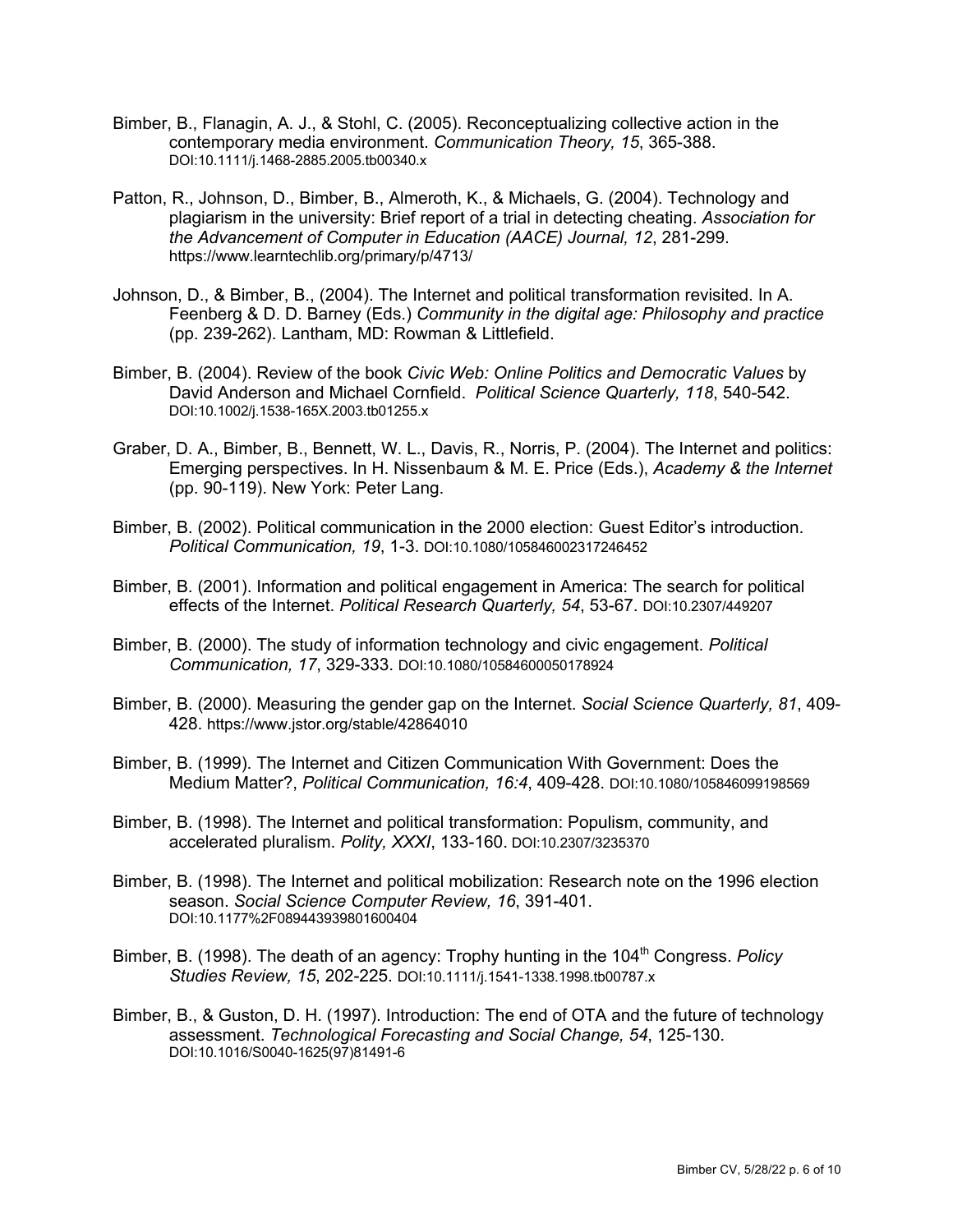- Bimber, B. (1996). Review of the book *Communication in Congress: Members, staff, and the search for information*. *American Political Science Review, 90*, 662-663. DOI:10.2307/2082657
- Bimber, B. (1994). The decentralization mirage: Decision-making in four high schools. *RAND Monograph Report* (Document No. MR-459-GGF-LE). https://www.rand.org/pubs/monograph\_reports/MR459.html
- Bimber, B., & Guston, D. (1994). Politics by the same means: Government and science in the U.S. In S. Jasanoff, G. E. Markle, J. C. Peterson, & T. Pinch (Eds.), *Handbook of science and technology studies* (pp. 554-571). Thousand Oaks, CA: Sage Publications.
- Bimber, B. (1994). The three faces of technological determinism. In M. R. Smith & L. Marx (Eds.), *Does technology drive history?: The dilemma of technological determinism* (pp. 79-100). Cambridge, MA: MIT Press. Adapted from 1990 article Karl Marx and the three faces of technological determinism.
- Bimber, B. (1993). School decentralization: Lessons from the study of bureaucracy. *RAND Monograph Report* (Document No. MR-157-LE/IET). https://www.rand.org/pubs/monograph\_reports/MR157.html
- Bimber, B. (1991). Information as a factor in congressional politics. *Legislative Studies Quarterly, XVI*, 585-605. https://www.jstor.org/stable/440019
- Bimber, B. (1990). Karl Marx and the three faces of technological determinism. *Social Studies of Science, 20*, 331-351. DOI:10.1177/030631290020002006

# **Grants and Fund Raising**

- Facilitated gift from an individual to UCSB Center for Information Technology and Society and the Division of Social Sciences (with Cynthia Stohl). Given 2016: \$100,000.
- Facilitated gift from an individual for the UCSB Center for Information Technology and Society for the Bertselen Presidential Chair in Information Technology and Society (with Lisa Parks). Given 2014-15: \$500,000, plus \$500,000 matching funds from University of California Office of the President.
- Ministeria de Cienca y Innovación, España (Spanish Ministry of Science and Innovation). Research Grant. "Forced versus Selective Exposure to Political Difference." Awarded 2010: €40,000. Cooperating Investigator with Magdalena Wojcieszak (PI), N.J. Stroud, and Lauren Feldman; administered at IE University, Segovia, Spain.
- National Science Foundation. Cooperative Agreement for the NSF Center for Nanotechnology and Society at UC Santa Barbara. Awarded 2005: \$5,100,000. PI. With Co-PI's Fiona Goodchild, Barbara Herr Harthorn, Evelyn Hu, Patrick McCray, and Christopher Newfield.
- National Science Foundation. Research Grant: SES-0352517 "Technological Change and Collective Association: Changing Relationships Among Technology, Organizations,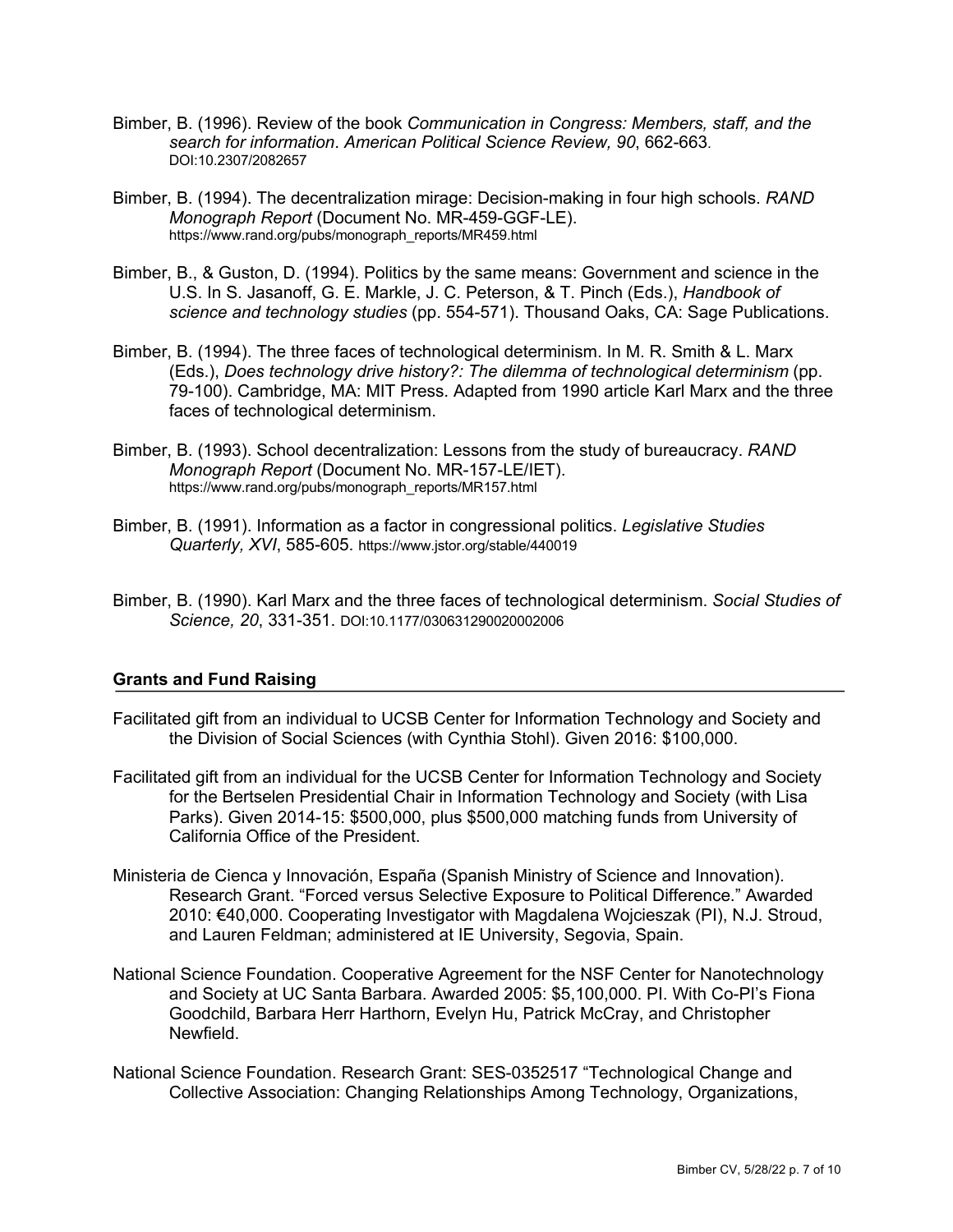Society, and the Citizenry." Awarded 2004: \$249,000. Co-PI with Andrew Flanagin and Cynthia Stohl.

- Andrew Mellon Foundation. Research Grant: "Assessing the Pedagogic Implications of Technology in College Courses." Awarded 2004: \$339,000. Co-PI with Kevin Almeroth, Dorothy Chun, and Richard Mayer.
- Facilitated private gift from an individual to the UCSB Center for Information Technology and Society. Given 2004: \$250,000.
- Facilitated In-kind gift of software from Outhink Corporation to the UCSB Center for Information Technology and Society. Given 2002: \$162,000.
- Facilitated private gifts from individuals to the UCSB Center for Information Technology and Society. Given 1999-2003: \$93,000.
- Facilitated private gift from Canadian Pacific, Limited to the UCSB Center for Information Technology and Society. Given 2000: \$250,000.
- Pew Charitable Trusts. Research Grant: "The Internet in the Year 2000 Elections." Awarded 1999: \$250,000. Co-PI with Richard Davis.
- Carnegie Corporation. Research Grant: "The Internet in the Year 2000 Elections." Awarded 1999: \$300,700. Co-PI with Richard Davis; administered at Brigham Young University.
- Facilitated founding gift from Dialogic Corporation to the UCSB Center for Information Technology and Society. Given 1999: \$250,000.
- Smith Richardson Foundation. Research Grant: "The Internet in the Year 2000 Elections." Awarded 1999: \$178,000. Co-PI with Richard Davis.
- National Science Foundation. Research Grant: SBR-9802335 "Citizen Deliberation of Public Issues: The Internet versus Face-to-Face Contact." Awarded 1998: \$36,000. PI.
- National Science Foundation. Research Grant: SBR-9514269 "Electronic Democracy and Political Participation." Awarded 1996: \$70,000. PI.

### **Awards**

- Book of the Year Award, 2012, Organizational Communication Division of the National Communication Association for *Collective Action in Organizations* (2012), Cambridge University Press, with Andrew Flanagin and Cynthia Stohl.
- Best Article Award, International Communication Association, 2007 for "Reconceptualizing Collective Action in the Contemporary Media Environment," *Communication Theory*, *15*  (2005), pp. 365-388. With Andrew Flanagin and Cynthia Stohl.
- Top Paper Award, Organizational Communication Division, International Communication Association, 2006, for "Modeling the Structure of Collective Action." With Andrew Flanagin and Cynthia Stohl.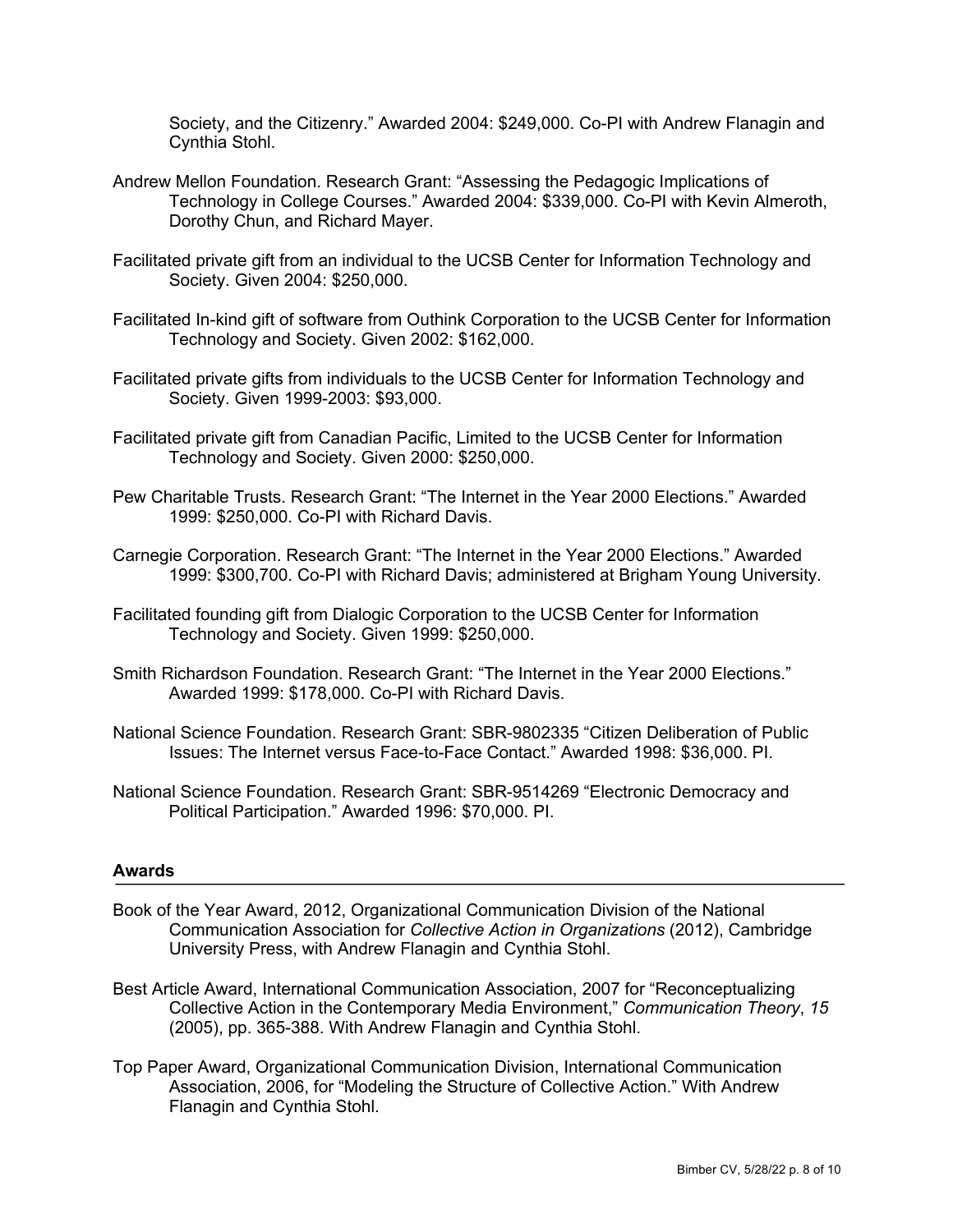- Top Paper Award, Organizational Communication Division, International Communication Association, 2005, for "Technological Change and the Evolving Nature of Collective Action." With Andrew Flanagin and Cynthia Stohl.
- Outstanding Faculty Member Awards, University of California, Santa Barbara, Residence Halls Association, 1997, 1998, 1999, 2000.

Distinguished Teaching Award, Academic Senate, University of California, Santa Barbara, 1999.

## **Teaching and Mentoring**

### Current Graduate Seminars

Contemporary Problems in Research on American Government Political Communication Graduate Research Workshop

Current Undergraduate Courses

US Political Communication Democracy and the Internet Introduction to American Government and Politics

Doctoral Dissertation Chairing

Daniel Gomez (in progress), Julien Labarre (in progress), Shanshan Lu (in progress), Matthew Jenkins (2019), Francisco Brandão (2019), Jaedong Choi (2018), Ariel Hasell (2016), Galen Stocking (2015), Julian Gottlieb (2015), Hector Galano (2015), Lauren Copeland (2013), David Weaver (2011), Meredith Conroy (2010), Derek Sinutko (2009), Jessica Timpany Feezell (2008), Jennifer Brundidge (2008), Joseph Gardner (2005), Stephen Pfeffer (2004), Colton Campbell (1996).

# **Editorial Appointments and Reviewing (last five years)**

### Editorial Board Memberships

*Journal of Communication Technology*, 2020-present. *Journal of Information Technology and Politics,* 2006-present. *International Journal of Communication*, 2006-present. *American Behavioral Scientist,* 2009-present. *Journal of Communication,* 2006-2018.

### Journal Reviewing

*Political Science Journals Journal of Politics; Political Behavior, Political Research Quarterly; Political Studies; Political Communication; Journal of Race, Ethnicity & Politics,* 

### *Communication & Media Journals*

*Communication Quarterly, Communication Monographs; Communication Research; Human Communication Research; International Journal of Communication; Journal of Communication, Journal of Computer-Mediated Communication; Journal of*